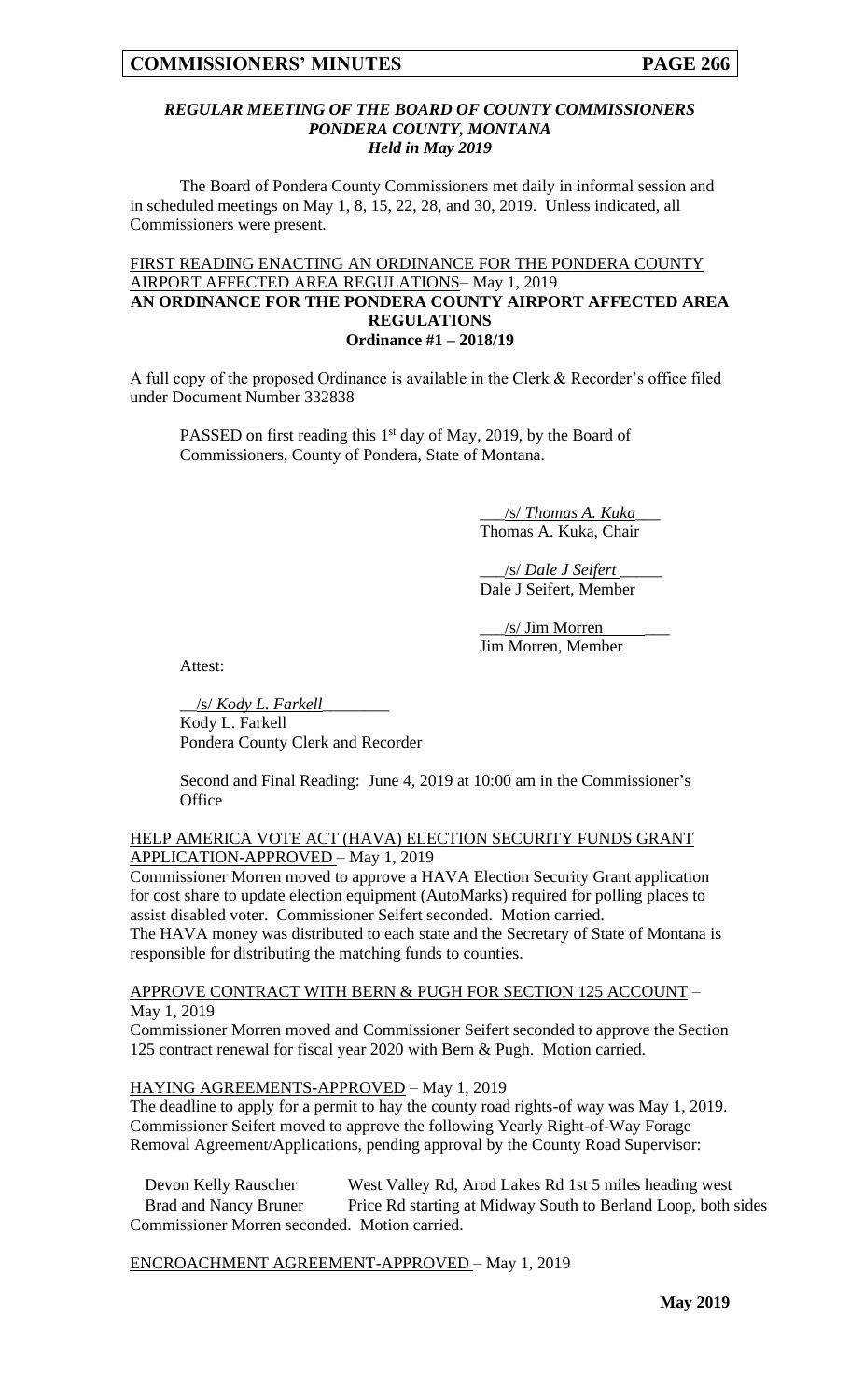Commissioner Seifert moved to approve the Encroachment Agreement requested by the Nelson Farm & Ranch of Valier to install an approach for agricultural purposes on Bullhead Road. Commissioner Morren seconded. Motion carried.

| TAX ABATEMENT/ADD-ON 1078 & 1079-APPROVED - May 8, 2019              |
|----------------------------------------------------------------------|
| Commissioner Morren moved to approve the following abatement/add-on: |

| <b>NUMBER</b> | <b>REASON</b>                 | CANCEL ADD | <b>PARCEL</b><br>NO. |
|---------------|-------------------------------|------------|----------------------|
| 1078          | Land is owned by Gov't entity | \$130.29   | 514300               |
| 1079          | Overcharge on SM plate        | \$1,285.67 | 1325900              |

Commissioner Seifert seconded. Motion carried.

Also attending: McKenzie Graye, Reporter for the Independent Observer.

### DATE, TIME AND PLACE SET FOR PUBLIC HEARING – CONSOLIDATION OF RURAL POLLING PLACES – May 8, 2019

Commissioner Morren moved and Commissioner Seifert seconded to set Thursday, May 30, 2019 at 6:30pm at the Dupuyer Community Center for a public hearing on the proposed consolidation of the Dupuyer polling place with the Valier polling place, beginning with the 2020 Federal Primary Election. Motion carried. Also attending: McKenzie Graye, Reporter for the Independent Observer.

## APRIL COMMISSION MINUTES-APPROVED - May 8, 2019

Commissioner Morren moved and Commissioner Seifert seconded to approve the April 2019 Minutes of the Commission. Motion carried.

Also attending: McKenzie Graye, Reporter for the Independent Observer.

### REQUEST FOR LOAN FORGIVENESS FROM PORT AUTHORITY-APPROVED – May 15, 2019

Rob Cook, Executive Director of the Pondera Regional Port Authority, sent the commissioners with a request for loan forgiveness of the loan payment in the amount of \$12,962.50 under the current fiscal year. The written request outlined the Port Authority's role in economic development and the need for the loan forgiveness in order to keep up operating costs, as well as to maintain a fund for further economic development. Commissioner Morren moved to approve the loan forgiveness of repayment and to treat the loan as a transfer of funds for fiscal year 2018-19. Commissioner Seifert seconded. Motion carried.

# CONTRACT FOR PURCHASE OF A GENERATOR & TRANSFER SWITCH AT BROKEN PICK SITE– May 15, 2019

Bids were opened on April 10 for the purchase and installation of a generator and switch with a 5-year warranty as well as removal of the old equipment. Three bids were received:

- 1. Jones Z Electric 16 kw Generator \$10,899
- 2. A-H Electrical Contractors 11 kw Generator- \$5,655
- 3. Kronebusch Electric 17.52 kw Generator \$13,249

After reviewing the bids and their specifications, Commissioner Seifert moved to accept the bid from A-H Electrical Contractors. Commissioner Morren seconded the motion. Motion carried.

## DATE, TIME, AND PLACE SET FOR COUNTY COMPENSATION BOARD – May 15, 2019

Commissioner Seifert moved to set the County Compensation Board meeting for Wednesday, June 12 at 9:00 a.m. in the Commissioner's Office. Commissioner Morren seconded. Motion carried.

VALIER LAW ENFORCEMENT AGREEMENT APPROVED – May 22, 2019 An agreement between the Town of Valier and Pondera County to provide law enforcement services was approved by Town of Valier. Agreement includes sum of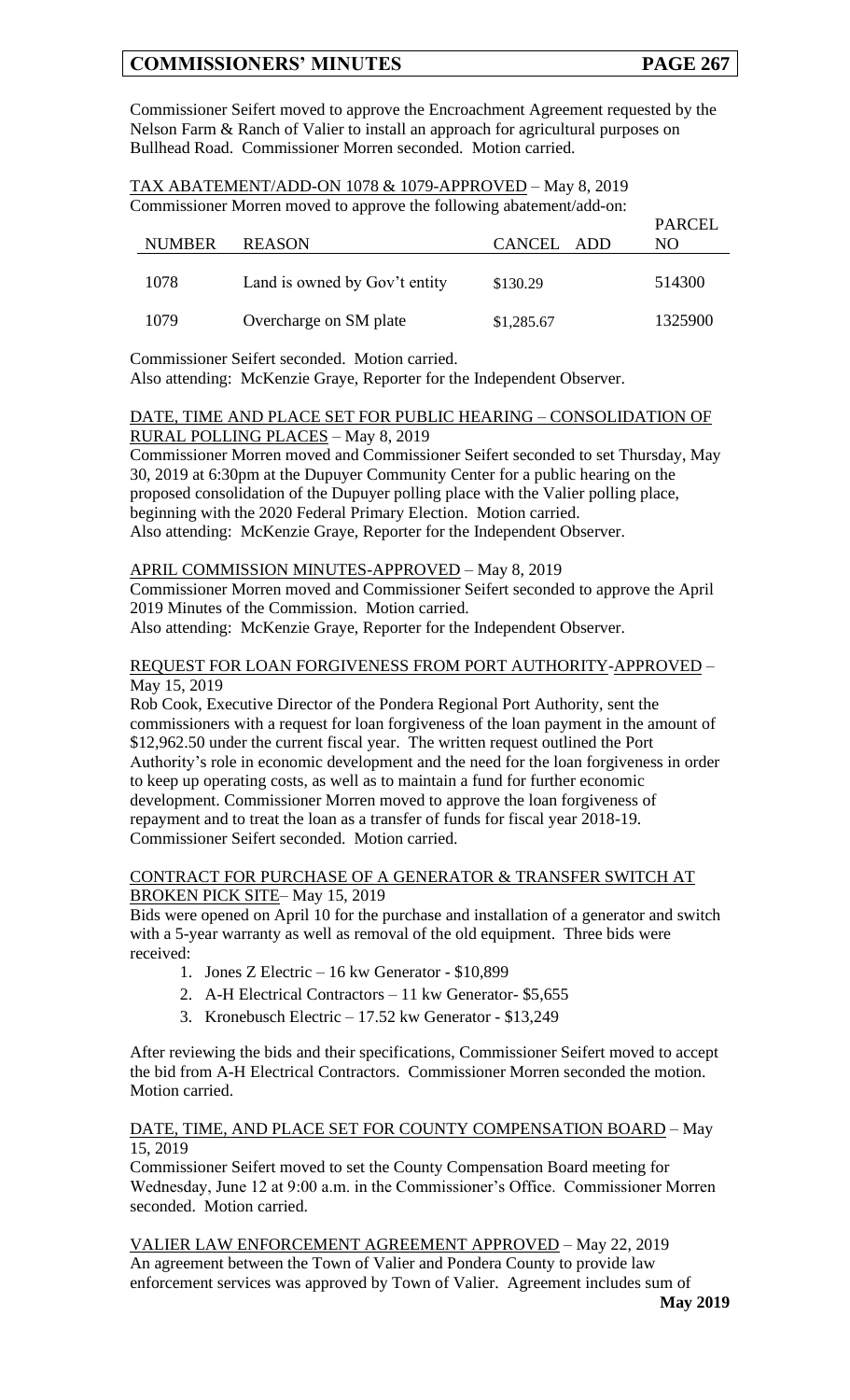\$58,710 for the fiscal year July 1, 2019 – June 30, 2020, and \$60,471.30 for fiscal year July 1, 2020 – June 30, 2021. Payments are to be made on a quarterly basis in September, December, March, and June; beginning September 2019 and expiring June 2021.

Commissioner Seifert moved to approve the Valier Law Enforcement Agreement. Commissioner Morren seconded. Motion carried. Also attending: Glenn Wunderlich, Valier Mayor and Mary Ann Ries, County Attorney

CONTRACT FOR DISPATCH SERVICES FOR THE CITY OF CONRAD APPROVED – May 22, 2019

The City of Conrad accepted and signed the Contract For Dispatch Services for the term of July 1, 2019 through June 30, 2022. Annual payments for dispatch services will be \$15,961 for FY2019-20, \$16,440 for FY2020-21, and \$16,440 for FY2021-22, reflecting an increase of 3% each year. Payments are due in the months of December and June.

Commissioner Morren moved to approve the Contract for Dispatch Services for the City of Conrad. Commissioner Seifert seconded. Motion carried.

### MASTER CONTRACT FOR PREVENTATIVE ORAL HEALTH CARE PROGRAM-APPROVED – May 22, 2019

Commissioner Morren moved to approve the Master Contract from the MT Department of Public Health and Human Services For The Provision of Public Health Services by Pondera County for the term of July 1, 2019 through June 30, 2022. The Master Contract is entered into every seven years and during the term of the Contract, Task Orders and grant awards are made for public health, nutritional, and preventative grants. Commissioner Seifert seconded. Motion carried.

## HAYING AGREEMENTS-APPROVED – May 22, 2019

The deadline to apply for a permit to hay the county road rights-of way was May 1, 2019. Commissioner Seifert moved to approve the following Yearly Right-of-Way Forage Removal Agreement/Applications, pending approval by the County Road Supervisor:

|                                             | Pondera Coulee Rd, from Price Rd to Moulton School Rd;        |  |  |  |
|---------------------------------------------|---------------------------------------------------------------|--|--|--|
| Ronald & Darlene Denney                     | North Price Rd from Sollid Rd to Hwy 366                      |  |  |  |
|                                             | Price Rd 1 mile S of Sollid Rd to Midway Rd;                  |  |  |  |
| <b>Wylie Gustafson</b>                      | Furlough Rd                                                   |  |  |  |
| Dale Seifert                                | <b>Bullhead Rd</b>                                            |  |  |  |
|                                             | Hovde Rd N & S Sides; Prospector Rd both sides; Primrose Rd   |  |  |  |
| Ray & Kevin Moritz                          | both Sides; Pondera Coulee Rd both sides; Kelly Rd both sides |  |  |  |
| Lemmission on Memore accepted Metion comind |                                                               |  |  |  |

Commissioner Morren seconded. Motion carried.

## RESOLUTION AUTHORIZING FORGIVENESS OF REPAYMENT OF INTERFUND LOAN-ADOPTED – May 22, 2019 PONDERA COUNTY, MONTANA RESOLUTION #40 – 2019/20

# AUTHORIZING FORGIVENESS OF REPAYMENT OF INTERFUND LOAN

WHEREAS, the Board of County Commissioners has, from time to time, determined it to be in the best interests of the County to authorize loans from one fund to another at a reasonable rate of interest; and

WHEREAS, the Board has determined that the interfund loan (for FY2018-19 funds) from the General Fund to the Port Authority Fund, authorized under Resolution #22-2018/19, be forgiven under the terms of the January 9, 2019 Loan Agreement.

NOW, THEREFORE, BE IT RESOLVED by the Board of County Commissioners of Pondera County that the Clerk and Recorder effect the forgiveness of repayment of the above-described loan, in the amount of \$12,962.50, principal, and all interest that would have accrued; treating the same as a transfer from the General Fund to the Port Authority Fund.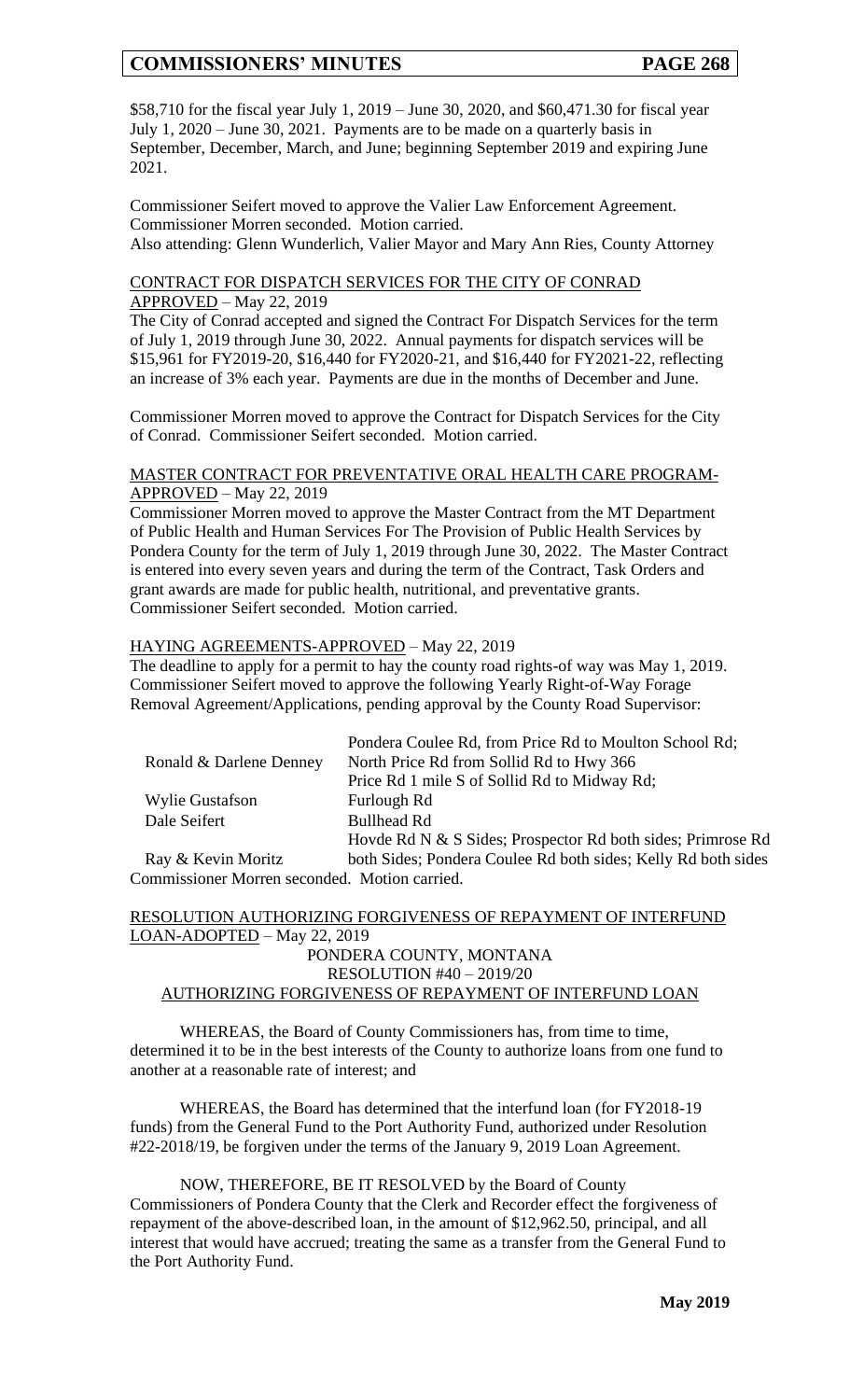Adopted this 22nd day of May, 2019 as moved by Commissioner Morren, seconded by Commissioner Seifert, and passed on a 3-0 vote of the full board. Effective on passage and approval.

BOARD OF COMMISSIONERS Pondera County, Montana

\_*/s/ Thomas A Kuka*\_\_\_\_\_\_\_\_\_\_\_\_\_ \_\_*/s/ Dale J Seifert*\_\_\_\_\_\_\_\_\_\_\_ Thomas A Kuka, Chair Dale J Seifert, Member

\_*/s/ Kody L Farkell*\_\_\_\_\_\_\_\_\_\_\_\_\_ Kody L Farkell, Clerk and Recorder

ATTEST:  $\frac{1}{s}$  /s/ *Jim Morren* Jim Morren, Member

# JOB DESCRIPTIONS APPROVED – May 22, 2019

Commissioner Seifert moved to approve the job description for a part time Chronic Disease Specialist to be paid from the Health Department's Chronic Disease Prevention grant. Commissioner Morren seconded. Motion carried.

### INTERGOVERNMENTAL TRANSFER FOR PONDERA MEDICAL CENTER-APPROVED – May 22, 2019

Commissioner Morren moved to approve the State of Montana Intergovernmental Agreement for the Transfer of Monies to the State, Fiscal Year 2019. Under this agreement, Pondera Medical Center will receive a lump sum payment of Medicaid monies for "at risk" county affiliated nursing facilities in the amount of 303,570.60 from the Montana Department of Health and Human Services. Prior to the PMC receiving the payment, the county agrees to pay the matching funds amount of \$243,980.02. Pondera Medical Center provides the matching money to the county which, in turn, will provide the State of Montana with a county warrant the amount of the matching funds. Commissioner Seifert seconded. Motion carried.

#### SET DATE, TIME, AND PLACE OF NEXT COMMISSIONER'S MEETING – May 22, 2019

Commissioner Morren moved and Commissioner Seifert seconded to reschedule next week's meeting for Tuesday, May 25 at 10:00 am in the Commissioner's office as a quorum will not be available on Wednesday, May 26. Motion carried.

Commissioner Morren moved and Commissioner Seifert seconded to reschedule the Wednesday, June 5<sup>th</sup> meeting for Tuesday, June 4<sup>th</sup> at 10:00 am in the Commissioner's office due to a MACO District meeting scheduled for June 5. Motion carried.

STATE OF MONTANA HEALTH REIMBURSEMENT ACCOUNT-VOLUNTARY EMPLOYEES' BENEFICIARY ASSOCIATION (VEBA) HRA POLICIES APPROVED – May 28, 2019

# POLICY FOR THE PONDERA COUNTY VEBA HEALTH BENEFIT PLAN ("MONTANA VEBA HRA")

PONDERA COUNTY ("Employer") hereby adopts the following Policy.

The Employer is eligible for participation in the State of Montana VEBA Health Benefit Plan and Trust ("the Plan") by acceptance of a completed Employer Adoption Agreement by the State of Montana Department of Administration.

This Policy requires that all employees separating from service in such group while this Policy is in effect shall be required to contribute the value of their unused sick leave to the Plan.

The ("Employer") agrees to contribute to the Plan on behalf of employees in **Group 1: Sheriff Department and DES** ("Employee Group or Bargaining Group").

Such contributions shall be applied uniformly to all eligible employees and such contributions shall be made on behalf of all eligible employees based on the following selected funding formulas: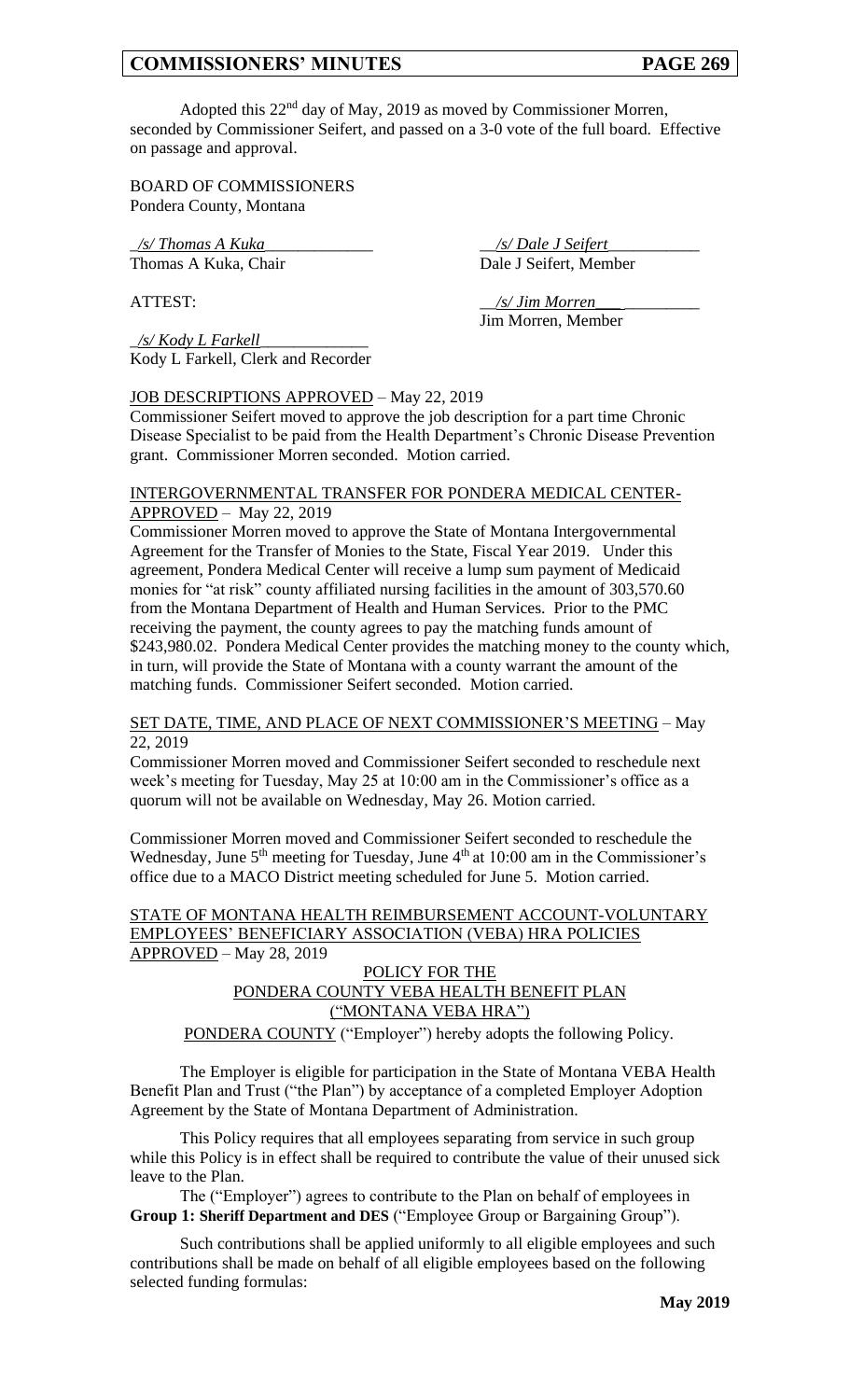- ❑ Cash-out value of 25% unused sick leave days for employees eligible for such contributions at their separation from service.
- ❑ Cash-out of 100% of unused vacation leave days for employees eligible for such contributions at their separation from service.

The effective date of this policy shall be May 26, 2019 to May 25, 2020.

Approval by Board of Pondera County Commissioners

*/s/ Thomas A Kuka* Thomas A. Kuka, Chairman

*/s/ Dale J Seifert*  Dale J. Seifert, Member

*/s/ Jim Morren*  Jim Morren, Member

May 28, 2019 Date

## POLICY FOR THE PONDERA COUNTY VEBA HEALTH BENEFIT PLAN ("MONTANA VEBA HRA")

PONDERA COUNTY ("Employer") hereby adopts the following Policy.

The Employer is eligible for participation in the State of Montana VEBA Health Benefit Plan and Trust ("the Plan") by acceptance of a completed Employer Adoption Agreement by the State of Montana Department of Administration.

This Policy requires that all employees separating from service in such group while this Policy is in effect shall be required to contribute the value of their unused sick leave to the Plan.

The ("Employer") agrees to contribute to the Plan on behalf of employees in **Group 2: Road Department and Transit Driver** ("Employee Group or Bargaining Group").

Such contributions shall be applied uniformly to all eligible employees and such contributions shall be made on behalf of all eligible employees based on the following selected funding formulas:

- ❑ Cash-out value of 25% unused sick leave days for employees eligible for such contributions at their separation from service.
- ❑ Cash-out value of 100% of unused vacation leave days for employees eligible for such contributions at their separation from service.

The effective date of this policy shall be May 26, 2019 to May 25, 2020.

Approval by Board of Pondera County Commissioners

Approval by Board of Pondera County Commissioners

*/s/ Thomas A Kuka* Thomas A. Kuka, Chairman

*/s/ Dale J Seifert*  Dale J. Seifert, Member

*/s/ Jim Morren*  Jim Morren, Member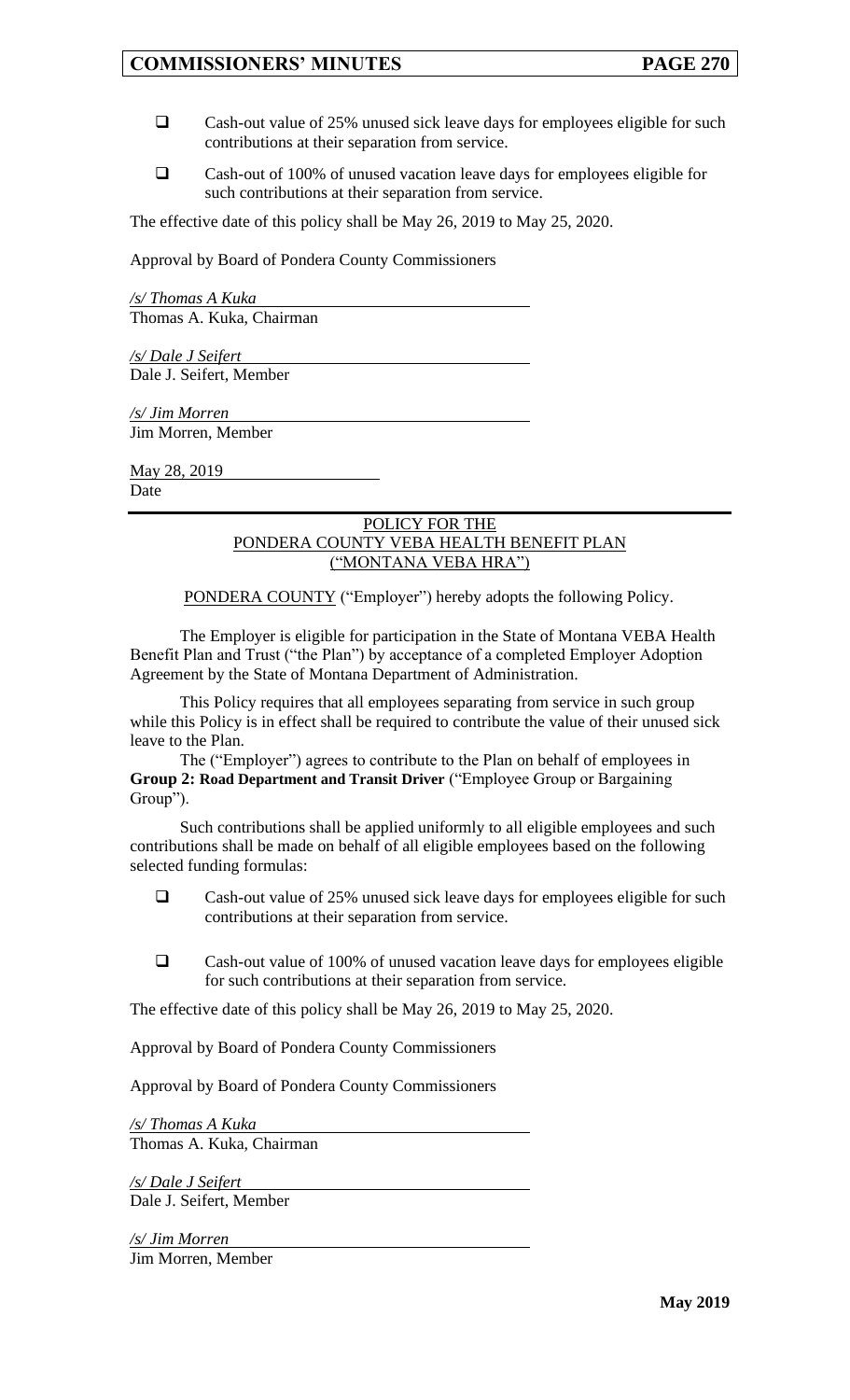May 28, 2019 Date

## POLICY FOR THE PONDERA COUNTY VEBA HEALTH BENEFIT PLAN ("MONTANA VEBA HRA")

PONDERA COUNTY ("Employer") hereby adopts the following Policy.

The Employer is eligible for participation in the State of Montana VEBA Health Benefit Plan and Trust ("the Plan") by acceptance of a completed Employer Adoption Agreement by the State of Montana Department of Administration.

This Policy requires that all employees separating from service in such group while this Policy is in effect shall be required to contribute the value of their unused sick leave to the Plan.

The ("Employer") agrees to contribute to the Plan on behalf of employees in **Group 3: Clerk & Recorder's Office, Clerk of Court's Office, Justice Court, County Attorney's Office, Maintenance/Housekeeping, Treasurer's Office, Health Department, Central Supply and Weed Department** ("Employee Group or Bargaining Group").

Such contributions shall be applied uniformly to all eligible employees and such contributions shall be made on behalf of all eligible employees based on the following selected funding formulas:

- ❑ Cash-out value of 25% unused sick leave days for employees eligible for such contributions at their separation from service.
- ❑ Cash-out value of 100% of unused vacation leave days for employees eligible for such contributions at their separation from service.

The effective date of this policy shall be May 26, 2019 to May 25, 2020.

Approval by Board of Pondera County Commissioners

*/s/ Thomas A Kuka* Thomas A. Kuka, Chairman

*/s/ Dale J Seifert*  Dale J. Seifert, Member

*/s/ Jim Morren* 

Jim Morren, Member

## PUBLIC HEARING FOR CONSIDERATION OF CONSOLIDATING DUPUYER POLLING PLACE WITH VALIER POLLING PLACE – May 30, 2019

Commissioner Kuka called the hearing to order at 6:30 pm at the Dupuyer Community Hall. Those in attendance were Commissioners Kuka and Seifert; Clerk & Recorder/Election Administrator Kody Farkell; and public members Marilyn Seifert, Susan Anderson, Joyce Jones, on Jones, Ali Newkirk, Rita Christiaens, Becky Rappold, and Leanne Hayne.

The purpose of the hearing was to gather public input regarding the consolidation of the Dupuyer polling place with the Valier polling place beginning with the 2020 Federal Primary Election. The hearing was advertised in the Independent Observer and The Valierian on May 22 and 29, 2019.

Election Administrator Farkell began by explaining the reasons for considering the consolidation of polling places. Precinct 23 Dupuyer, with 158 voters, is the smallest precinct in the county with its own polling place. The cost of elections; replacement of equipment required by federal law being replaced, maintenance and programming of equipment for each election, cost of judges, training, and supplies are always increasing. Due to increasing numbers of absentee voters, the number of polling place voters are decreasing. Election laws and processes must be adhered to with great care, and is most efficiently done with multiple precincts in one polling place.